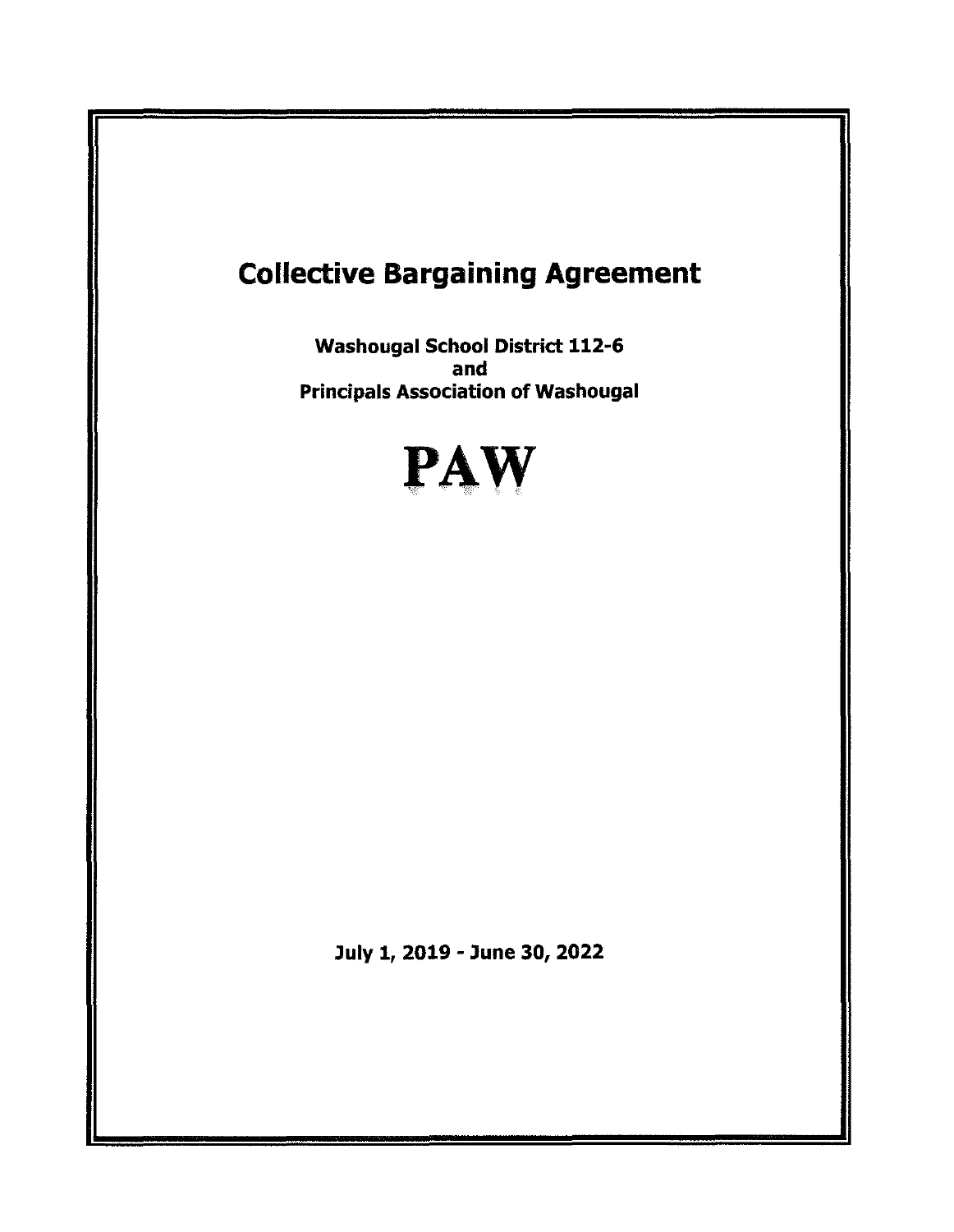# **Preamble**

This agreement defines the employment relationship and conditions for principals and associate principals. It recognizes that the district and building level administrative staffs, the members of the Board of Directors and the superintendent are all members of the management team, and as such have a leadership role in the management of the school

The persons serving in an administrative capacity within the school system hold positions of great responsibility and trust. The Board of Directors values their commitment, their loyalty and their efforts for students, staff and community above and beyond the bare essentials of the job. Given the extraordinary nature of that commitment, the district extends latitude regarding many employment conditions, relying upon trust and good faith.

Recognizing that relationship of trust, this document is not a conventional collective bargaining agreement. These conditions have been arrived at through consultation and discussion of the parties. Accordingly, some provisions describe a system that works in practice. When need for change arises, those changes will be arrived at in a collegial fashion, recognizing that the Board of Directors and superintendent always retain ultimate authority.

The Principals Association of Washougal (PAW) represents principals and associate principals in the Washougal School District.

# **Section 1. Work Year**

#### **Annual Contract Work Year**

The work year shall be 12 months from July 1 through June 30, consisting of222 contract days for principals and 217 contract days for associate principals except as provided below. (See Exhibit B for contract and actual workdays)

Administrators may count up to five (5) non-traditional workdays, i.e., Saturday, Sunday or holidays, as work days in exchange for previously identified days in the contracted work year, with approval by the superintendent or designee. Days taken off in exchange for this work must be scheduled on non-student days, or as otherwise approved by the superintendent or designee

#### **Section 2. Compensation/Salary Schedule**

#### **A. Salary**

The salary schedule is set forth in Exhibit A. The District and PAW shall undertake a collaborative review and compilation of the information from the contracts of the following comparator districts at the end of the term of the contract period. The comparator districts will include Longview, Camas, Kelso, Ridgefield, Woodland and Hockinson.

# **B. Advanced Education Allotment**

| MA + 45    | \$500   |
|------------|---------|
| MA + 90    | \$750   |
| MA + 135   | \$1,000 |
| PHD/EDD/JD | \$1,500 |
|            |         |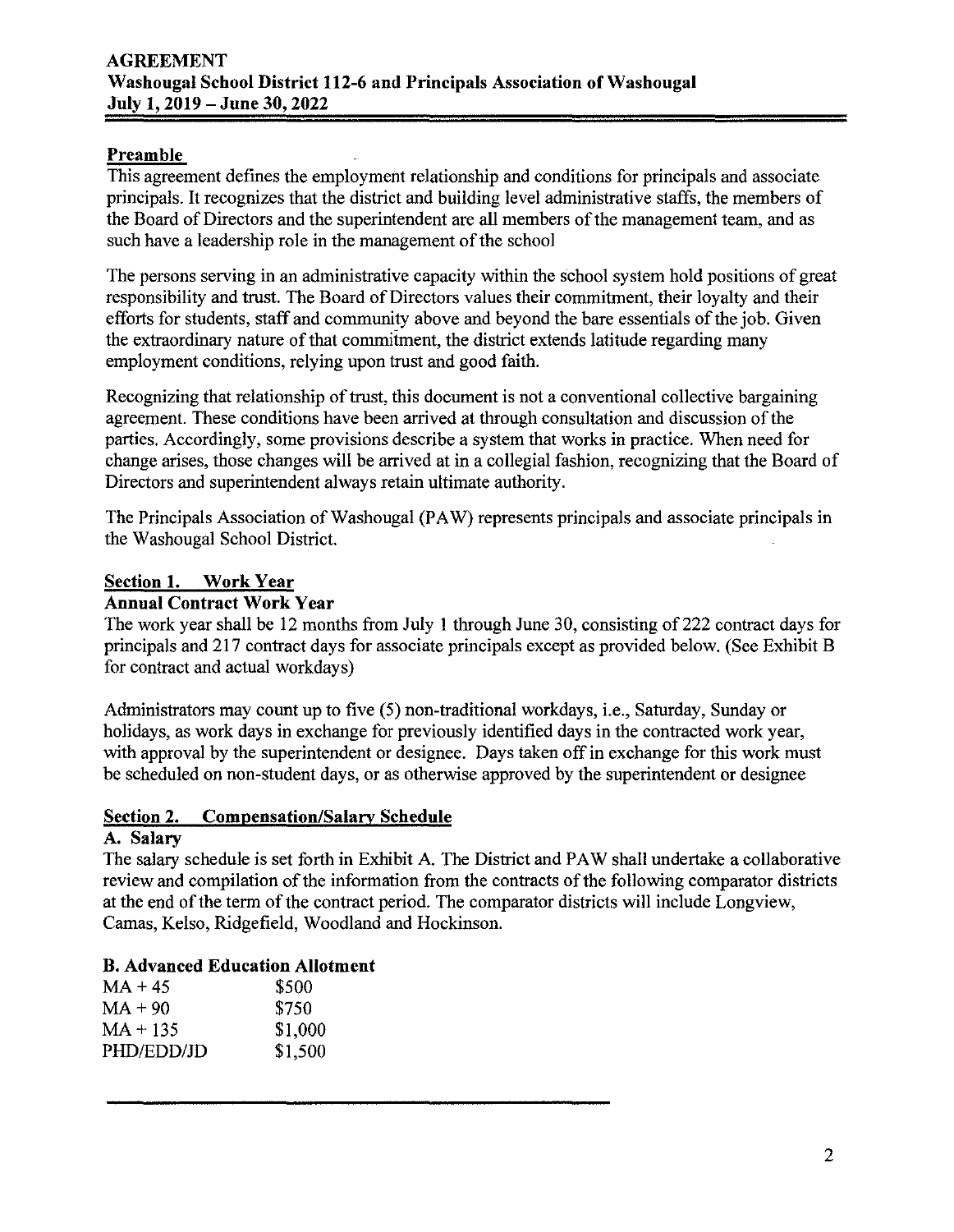#### **AGREEMENT Washougal School District 112-6 and Principals Association of Washougal July 1, 2019- June 30, 2022**

#### **C. Additional Per Diem Workdays**

Any administrator authorized to work additional days by the superintendent shall be paid at their per diem rate of pay or prorated, if less than one full day. The prorated amount shall not be less than the amount for a half day. These are days which are beyond the number of agreed upon administrative workdays.

#### **D. Extra Duty Days**

An administrator with 25 years of experience as an educator may apply to the superintendent for extra duty days in the Washougal School District. An administrator may apply three times during his/her last five years of employment to up to ten extra days per year. These days will be listed on a supplemental contract and compensated at the per diem rate of pay.

Extra duty days may include, but is not limited to, the following kinds of purposes:

- Researching and planning a new program
- Serving as a consultant for staff training
- Curriculum development
- Recruiting and scouting prospective employees
- Developing and teaching a class for Washougal employees
- Coordinating a textbook adoption

# **Section 3. Insurance and Fringe Benefits**

# **A. Health Insurance**

From July 1, 2019 through December 31, 2019, health insurance will be provided on the same basis as other employee groups plus \$75 per month for each administrator to be used for health insurance. This \$75 is exempt from the pooling process.

As of January I, 2020, health insurance benefits for administrators will be provided according to the requirements of the State Employee Benefit Board (SEBB.) Medical, dental, vision, long-term disability and life insurance will be provided through SEBB.

#### **B. Employee Benefits**

From July 1, 2019 through December 31, 2019, the district will pay the cost of long-term disability insurance coverage and group life insurance policy (partial) with a face value of \$100,000 per member. Each member will pay an employee premium of 1% of their chosen medical insurance premium.

As of January 1, 2020, long-term disability and group life insurance will be provided through SEBB. Member premiums will be in accordance with plan choice and SEBB requirements.

#### **Section 4. Professional Development**

#### **A. Professional Growth Fund**

The district will budget \$2700 per year per administrator to create a staff development fund to support the professional growth of the administrator. This allocation may be used at the individual administrator's discretion to participate in professional growth activities that align with District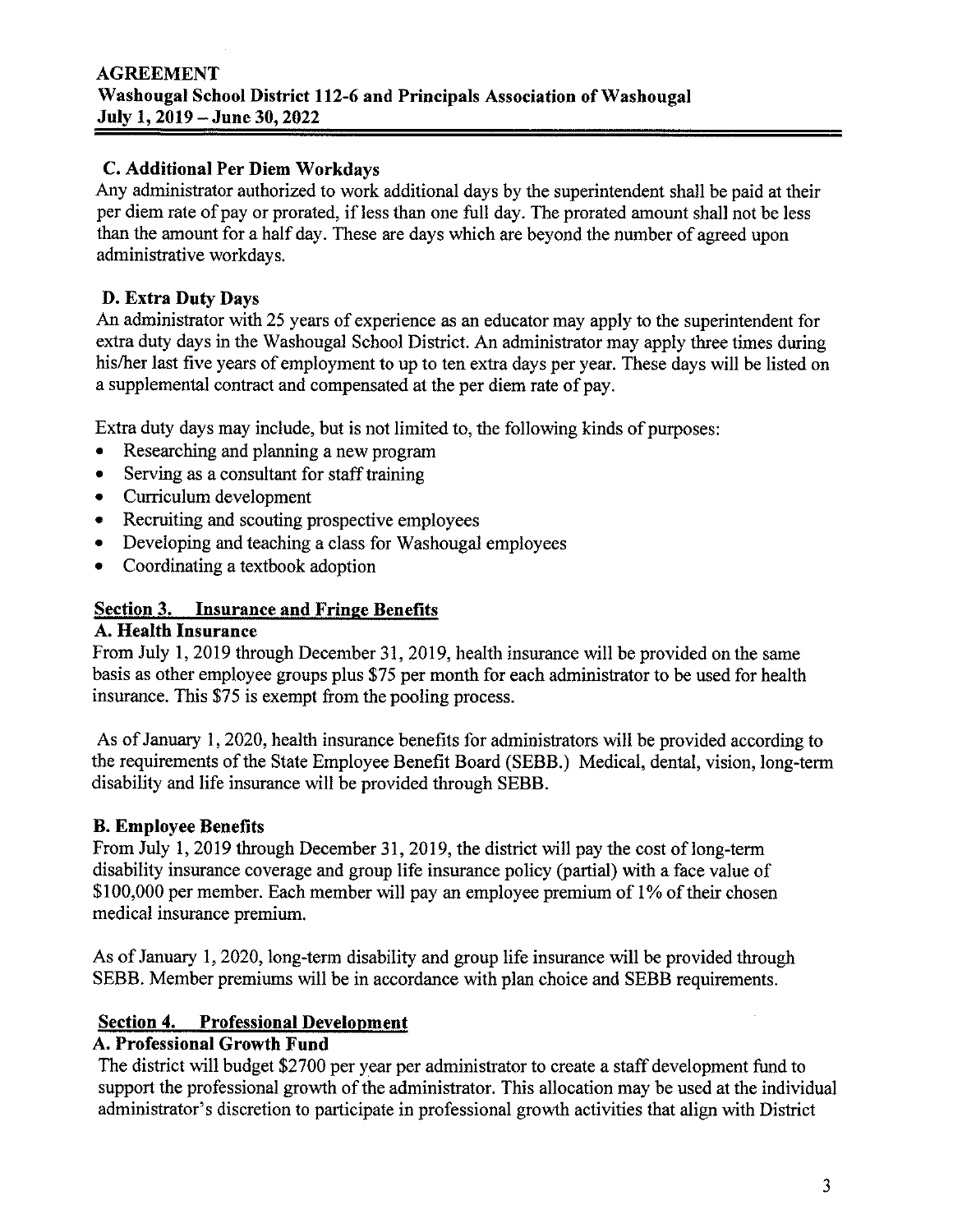Improvement Goals and/or the individual Professional Growth goals set by the administrator. An annual professional growth plan will be developed by the administrator and approved by the member's supervisor. The fund may be rolled over to a maximum of \$5400.

#### **B. Professional Association Memberships**

The district will provide dues for membership in the Association of Washington School Principals (A WSP), including national dues. The district will also pay for comprehensive dues to the Washington State Association for Supervision and Curriculum Development (WSASCD) and the National ASCD.

#### **Section 5. Principal! Associate Principal Evaluation**

Principals and associate principals will be evaluated using the AWSP Leadership Teamwork Association of Washington School Principal. The district will implement the model during the first year of the PAW Agreement following all requirements of Professional Growth and Evaluation System.

PAW members will have the opportunity to give feedback to the Superintendent regarding the implementation of the new model.

Principals will evaluate associate principals using the same A WSP model.

#### **Section 6. Leaves**

Administrators will receive the same leave benefits afforded certificated employees, including unused leave redemption. Unused leave redemption will be allowed for personal leave at the administrator's per diem rate. Due to their longer work year, members will receive three days of personal leave per year. Principals may accumulate up to five (5) days of personal leave. Up to three (3) days of unused personal leave per year may be redeemed at the principal's per diem rate provided the employee still has two (2) unused personal leave days remaining. The personal leave form must be submitted to Human Resources by July 1 each year. Payment will be received in July each year.

#### **Section 7. Principal Transfers**

A. Transfer of Building Administrators—The superintendent may periodically transfer building administrators. Notice of transfer shall generally be given to the administrator by May 15; the parties acknowledge that circumstances may arise which will render notice by May 15 impossible and then timely notice in light of the circumstances is all that is expected in such cases.

In the case of transfer, the district will provide building coverage to allow the incoming administrator to spend up to two days in his/her new building prior to the end of the student school year.

Transfers to a subordinate position (28A.405.230) and non-renewal (28A.405.210) will follow statutory due process requirements.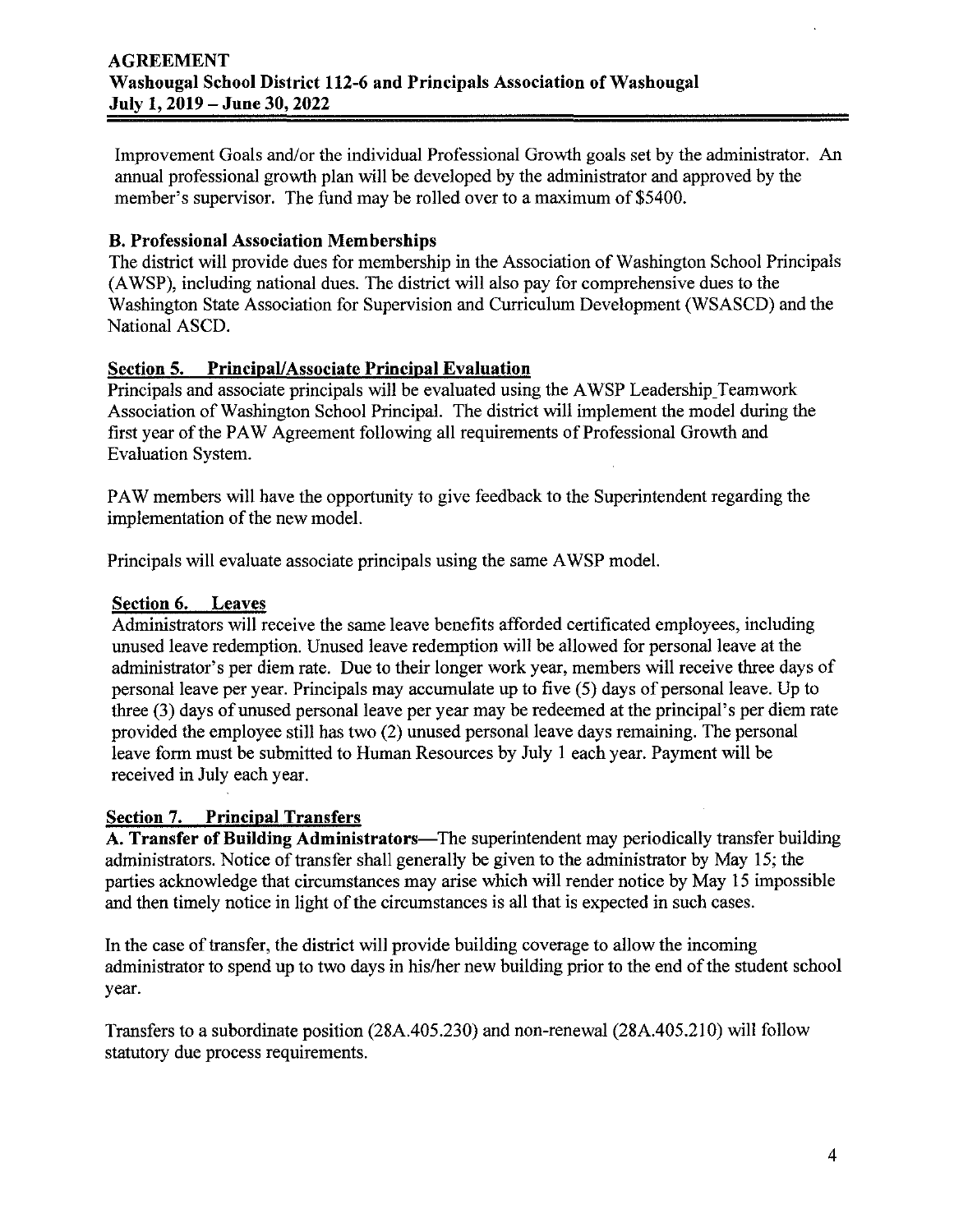# **B. Open Positions**

Prior to filling administrative vacancies, building administrators shall have an opportunity to request to be considered for a transfer to the open position. Such a request for transfer shall be made in writing to the superintendent prior to the position being posted. Once a position is posted, any administrator may apply and compete for appointment to the open position.

A building administrator who is an unsuccessful candidate for an open building position may request from the superintendent the reasons for his/her non-selection.

# **Section 8. Discipline**

The district affirms that general principles of "progressive discipline" will be utilized and applied in correcting behavior of an administrator. The parties recognize that there are offenses that may, because of their magnitude, preclude progressive discipline.

A PAW member shall be entitled to have present a representative from the association during any disciplinary action that would result in an adverse effect on the administrator's employment status.

Any complaint made against an administrator by any parent, student or other person shall be brought to the attention of the administrator within five working days from the time said complaint comes to the attention of the district.

# **Section 9. Increase Enrollment and Work Responsibilities**

The District and the Association acknowledge that higher student emollment in a school can create increased responsibilities for the principal(s). The District and the Association also recognize that administrative duties may be assigned by the District to PAW members placed at schools with smaller emollments, also increasing the principal's responsibility.

When the enrollment of an elementary or middle school exceeds 500 students or there is a concern about an increased number of staff to supervise a meeting will be scheduled with the superintendent to discuss the administrator's workload. The District and Association will discuss methods for providing assistance or compensation taking into consideration the workload associated with responsibilities assigned to principals in school with fewer than 500 students. Assistance or compensation may include, but not be limited to, additional building administrative support (part or full time), a stipend (to be mutually agreed upon between PAW and the District), or release of a certified staff member (part or full time to a Dean of Student position.)

Release days for the purpose of completing teacher evaluations will be allocated to a pool at the rate of five (5) days per administrative FTE. Individual administrators may use up to eight (8) days of release time, if available in the pool. Distribution of the release days among administrators will be mutually determined by PAW and the Director of Human Resources. For any individual administrator, no more than 40% of the release days may be taken off site.

# **Section 10. Hold Harmless Policy**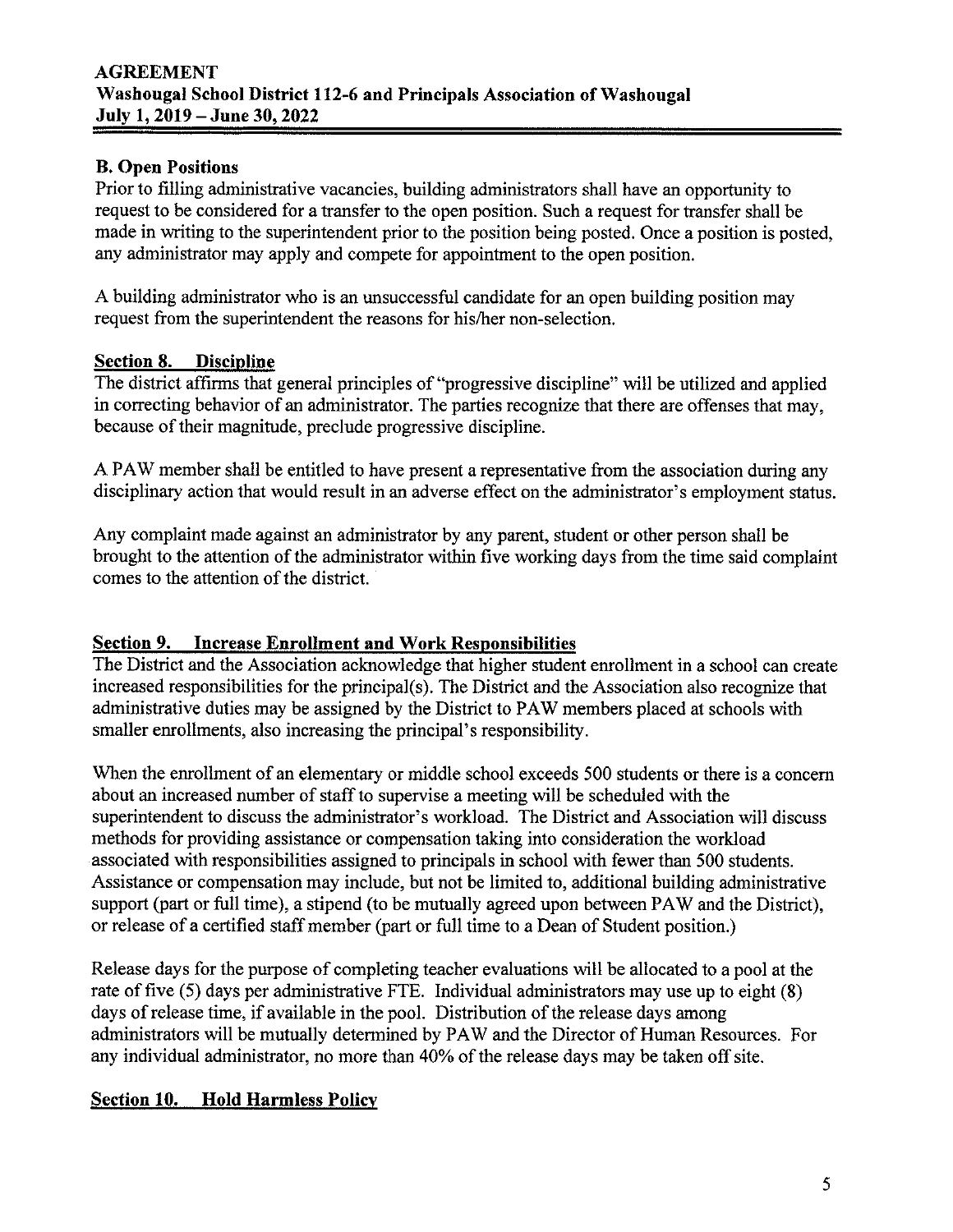The Washougal School District will provide legal assistance to an administrator regarding claims against the administrator arising out of performance of duty while acting in the scope of his/her performance. If the investigation of the alleged conduct reveals that the administrator was acting outside the scope of employment or the conduct would be considered a criminal conduct, then the Washougal School District, because of possible conflict of interest, would no longer be obligated to provide legal assistance.

The district shall provide liability insurance protection for each administrator covered by this agreement in case of suits, actions or claims against the administrator and/or the district arising from or out of the administrator's performance or failure of his/her employment; provided, however, that the district shall not be obligated to assume any costs or judgments held against the administrator when such damages are proved to be due to the administrator's willful negligence, willful violation of the law or criminal act as determined by a court of jurisdiction.

#### **Section 11. Contract Terms**

#### **A. Conformity to Law-Savings Clause**

If any provision or application of this agreement to any member of this association is found contrary to law, then such provision or application will not be deemed valid and subsisting except to the extent permitted by law; but all other provisions or applications will continue in full force and effect. Existing policies, rules, regulations, procedures or practices not in conflict with this agreement will remain in full force.

No change, rescission, alternation or modification of this agreement in whole or in part will be valid unless the same is ratified by both the district and the association and reduced to writing.

#### **B. Total Agreement**

This contract represents the total agreement between the parties regarding the employment of the administrators by the district. There are no verbal agreements, which modify its terms.

#### **C. Term of Agreement**

This agreement will be effective JuJy 1, 2019 and will remain in effect until June 30, 2022.

#### **D. Discrimination and Affirmative Action**

Neither the district nor the association will discriminate against any administrator on the basis of sex, race, creed, religion, color, national origin, age, honorably discharged veteran or military status, sexual orientation including gender expression or identity, the presence of any sensory, mental, or physical disability, or the use of a trained dog guide or service animal by a person with a disability with respect to a position, the duties of which may be performed efficiently by an individual without danger to the health or safety of the person or others.

The association agrees with and supports the concept of affirmative action. Therefore the parties mutually agree to use their best efforts to ensure that this agreement will not be in conflict with or inconsistent with the district's affirmative action program. Should issues arise which are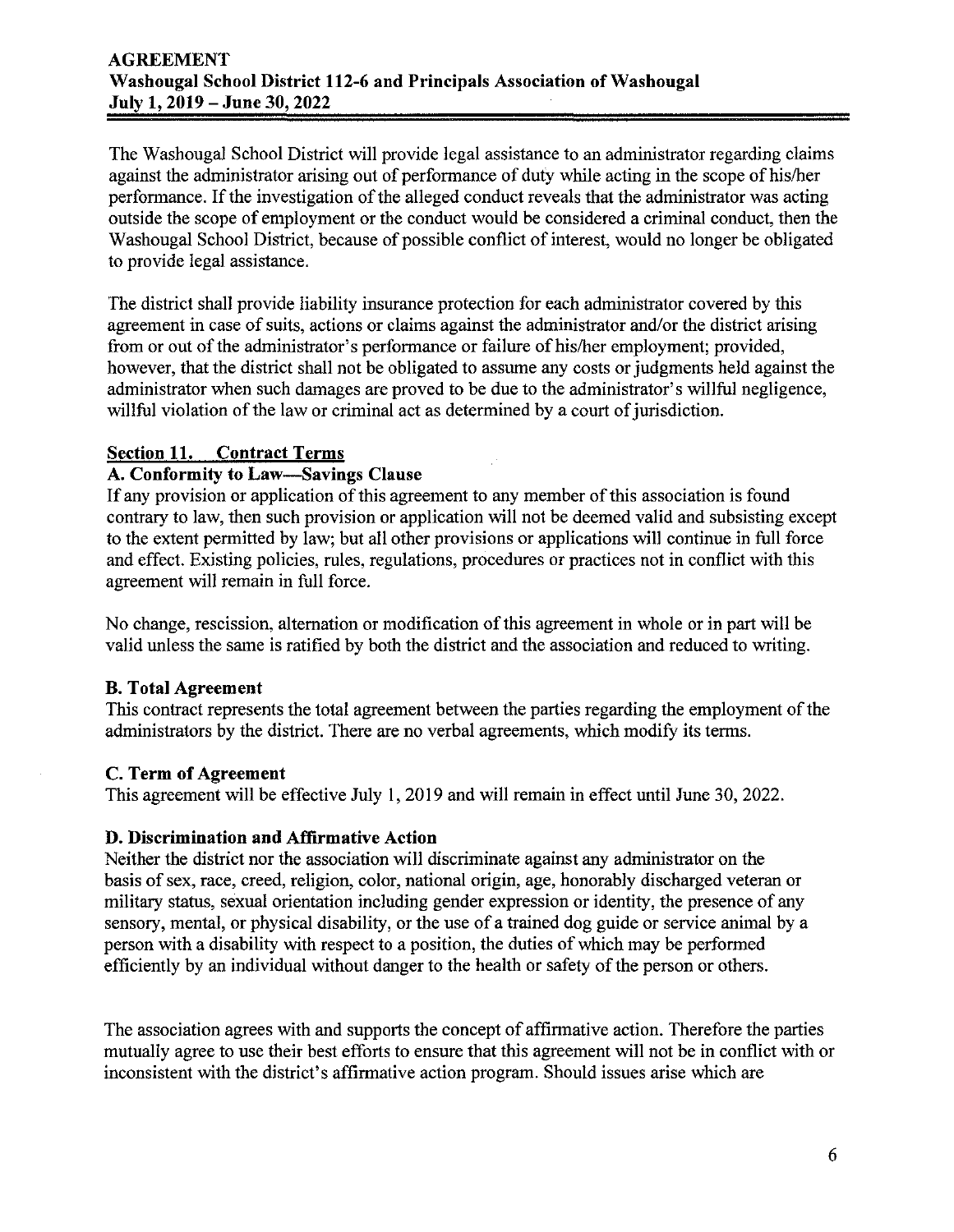inconsistent between this agreement and the district's affirmative action program, such issues will be resolved consistent with RCW 49.60.

# **E. Re-opener Clause**

This agreement may be reopened and modified at any time during its term upon mutual consent of tbe parties in writing.

# **Section 12. Personnel Files**

Administrators or former administrators shall, upon request, have the right to inspect all contents of their complete personnel file kept within the district. Upon request, a copy of any documents contained therein shall be afforded the administrator at district expense. No secret, duplicate, alternate or other personal file shall be kept anywhere in the district.

No evaluations, correspondence or other material making derogatory reference to an administrator's or former administrator's competence or character of manner shall be kept or placed in their personnel file without the administrator's knowledge and right to attach his/her own written comments. Such derogatory information shall be brought to tbe administrator's attention within ten  $(10)$  days.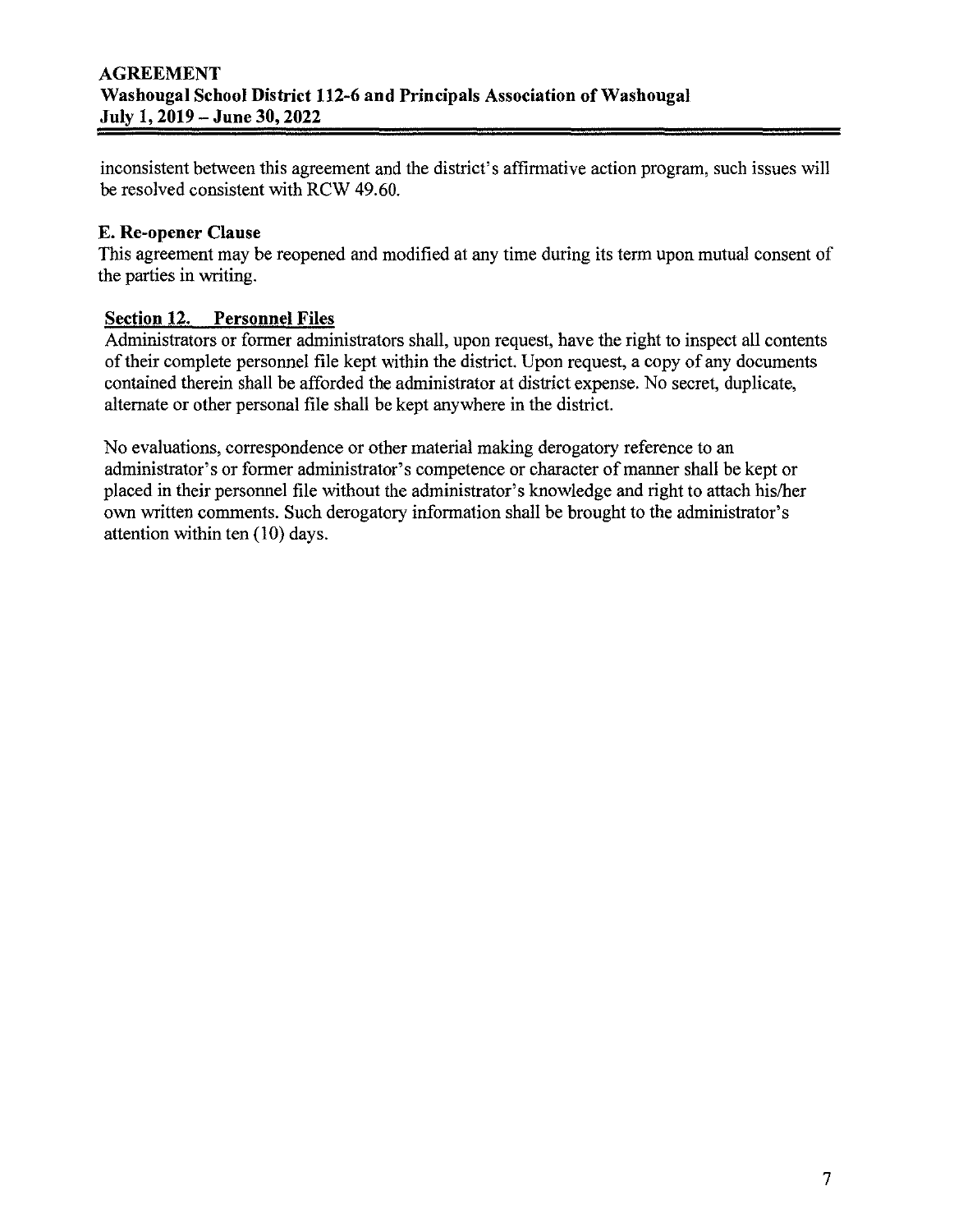Dated this  $28$ <sup>th</sup> day of June 2019

Principals Association of Washougal Audrews

 $\frac{1}{2}$ 

<u>immy</u> Penny Andrews, PAW President

 $\epsilon_{\mu\nu}$ 

 $\frac{6}{\text{Date}}$   $\frac{128}{19}$ 

Washougal School District ₫

Mary Templeton, Superintendent

 $\frac{06}{28}$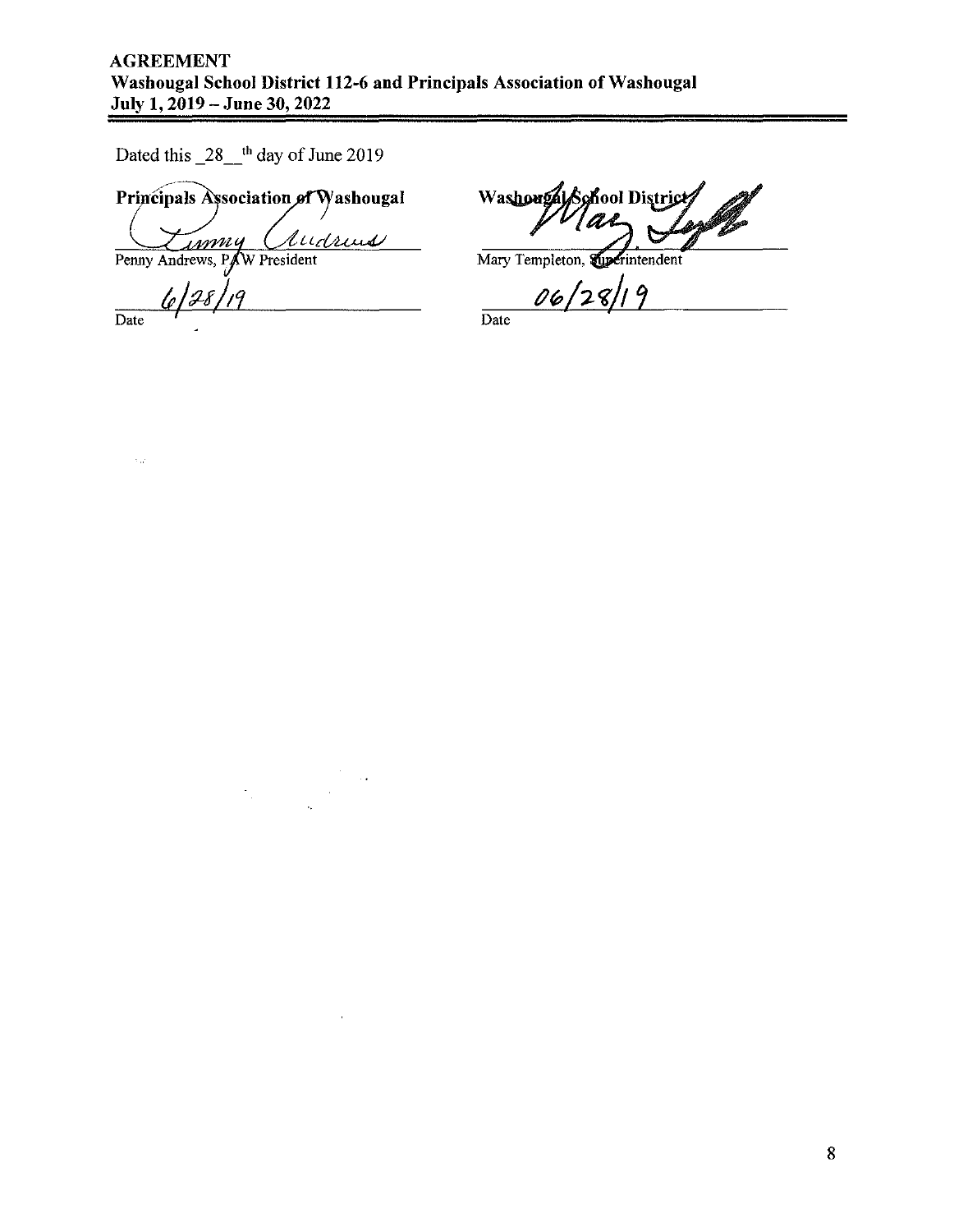$\bar{1}$ 

| 2        |                                                                                                                                                                                               |  |  |  |  |  |  |  |
|----------|-----------------------------------------------------------------------------------------------------------------------------------------------------------------------------------------------|--|--|--|--|--|--|--|
| 3        | THIS MEMORANDUM OF UNDERSTANDING SETS FORTH THE FOLLOWING AGREEMENT BETWEEN THE                                                                                                               |  |  |  |  |  |  |  |
| 4        | PRINCIPAL ASSOCIATION OF WASHOUGAL (PAW) AND THE WASHOUGAL SCHOOL DISTRICT NO. 112-6                                                                                                          |  |  |  |  |  |  |  |
| 5.       | PURSUANT TO SECTION 4.A AND SECTION 9, PARAGRAPH 3 OF THE CURRENT AGREEMENT.                                                                                                                  |  |  |  |  |  |  |  |
| 6        |                                                                                                                                                                                               |  |  |  |  |  |  |  |
| 7        |                                                                                                                                                                                               |  |  |  |  |  |  |  |
| 8        |                                                                                                                                                                                               |  |  |  |  |  |  |  |
| 9        | The Washougal School District and the Principals Association of Washougal agree to the following:                                                                                             |  |  |  |  |  |  |  |
| 10       |                                                                                                                                                                                               |  |  |  |  |  |  |  |
| $_{11}$  | 1. Section 4.A is amended as follows:                                                                                                                                                         |  |  |  |  |  |  |  |
| 12       | "The district will budget \$2700 per year per administrator to create a staff development fund to                                                                                             |  |  |  |  |  |  |  |
| 13       | support the professional growth of the administrator. With superintendent approval, Tthis                                                                                                     |  |  |  |  |  |  |  |
| 14       | allocation may be used at the individual administrator's discretion to participate in professional                                                                                            |  |  |  |  |  |  |  |
| 15       | growth activities that align with District Improvement Goals and/or the individual Professional                                                                                               |  |  |  |  |  |  |  |
| 16<br>17 | Growth goals set by the administrator. An annual professional growth plan will be developed by<br>the administrator and approved by the member's supervisor. The fund may be rolled over to a |  |  |  |  |  |  |  |
| 18       | maximum of \$5400."                                                                                                                                                                           |  |  |  |  |  |  |  |
| 19       | 2. A freeze on Paragraph 3 of Section 9, TPEP release days.                                                                                                                                   |  |  |  |  |  |  |  |
| 20       | 3. Prior to June 30, 2020, the parties will meet and confer regarding the continuation of items #1                                                                                            |  |  |  |  |  |  |  |
| 21       | and #2 above.                                                                                                                                                                                 |  |  |  |  |  |  |  |
| 22       |                                                                                                                                                                                               |  |  |  |  |  |  |  |
| 23       | This Memorandum of Understanding shall become effective immediately upon signature of the                                                                                                     |  |  |  |  |  |  |  |
| 24       | parties; shall remain in effect until June 30, 2020; and shall be attached to the current agreement.                                                                                          |  |  |  |  |  |  |  |
| 25       |                                                                                                                                                                                               |  |  |  |  |  |  |  |
| 26       |                                                                                                                                                                                               |  |  |  |  |  |  |  |
| 27       | PRINCIPALS ASSOCIATION OF WASHOUGAL<br><b>WASHOUGAL SCHOOL DISTRICT</b>                                                                                                                       |  |  |  |  |  |  |  |
| 28       |                                                                                                                                                                                               |  |  |  |  |  |  |  |
| 29       |                                                                                                                                                                                               |  |  |  |  |  |  |  |
| 30       |                                                                                                                                                                                               |  |  |  |  |  |  |  |
| 31       |                                                                                                                                                                                               |  |  |  |  |  |  |  |
| عدد      | <u>e ahaan in</u><br>$\epsilon$ and $\epsilon$                                                                                                                                                |  |  |  |  |  |  |  |
| 33       | Dr. Mary Templeton, Superintendent<br>Penny Andrews, MAE President                                                                                                                            |  |  |  |  |  |  |  |
| 34       |                                                                                                                                                                                               |  |  |  |  |  |  |  |
| 35<br>36 | DATE: $06/28/19$<br>DATE: $\frac{6}{28/19}$                                                                                                                                                   |  |  |  |  |  |  |  |
| 37       |                                                                                                                                                                                               |  |  |  |  |  |  |  |
|          |                                                                                                                                                                                               |  |  |  |  |  |  |  |